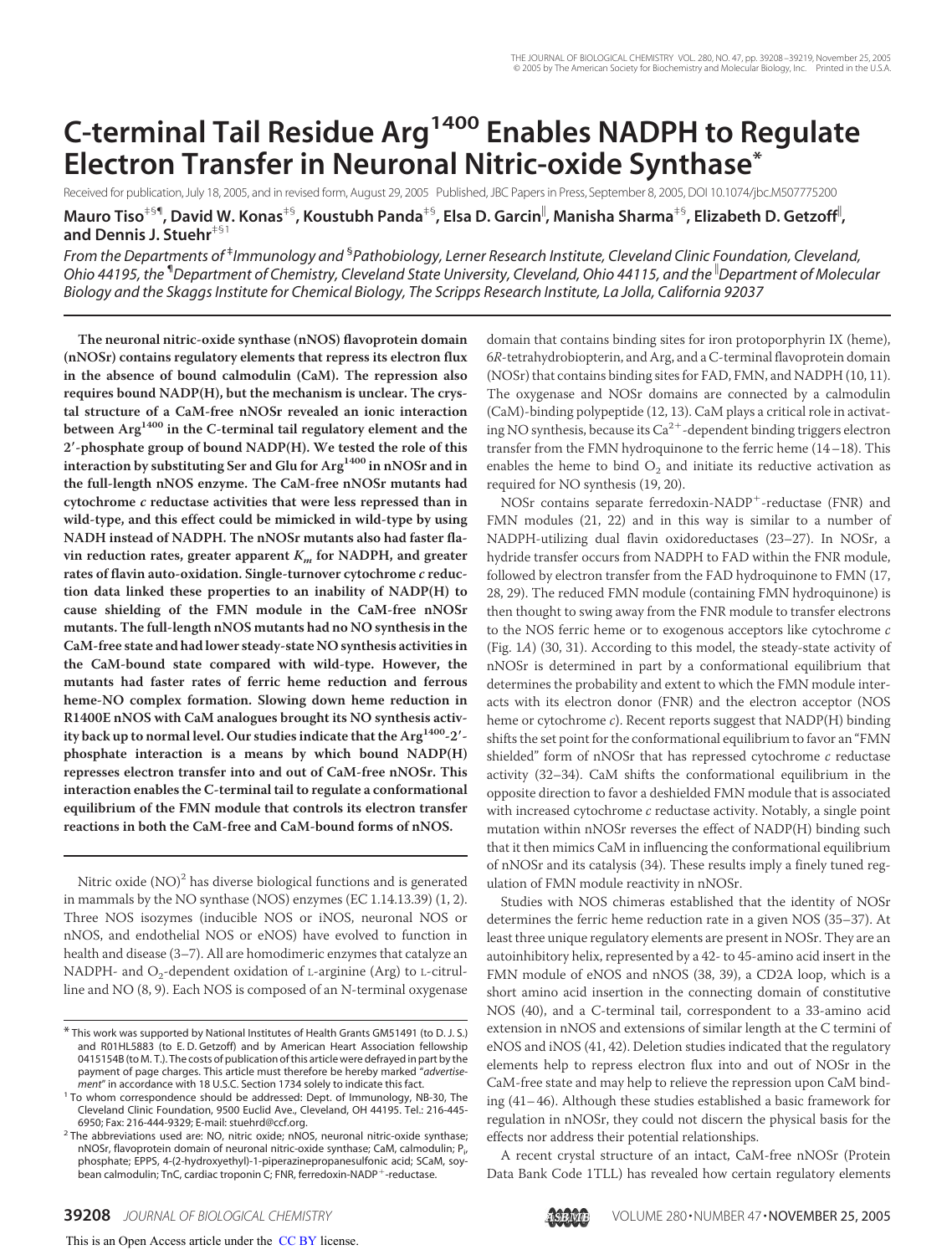

FIGURE 1. **Conformational equilibrium of the nNOSr FMN module and basis for its regulation by Arg<sup>1400</sup> and bound NADPH.** *A*, the *diagram* illustrates a conformational equilibrium that may control the electron transfer reactions of the FMN module (*yellow*). The module is expected to swing back and forth to contact the FNR module (*blue*) and an electron acceptor like cytochrome *c* or NOS heme (*red*). The C-terminal tail (pink) is thought to affect the equilibrium by physically stabilizing the FMN-shielded conformation. *B*, *ribbon diagram* of the nNOSr structure that highlights the position of the C-terminal tail helix (*pink*), FMN module (*yellow*), hinge (*red*), connecting domain (*green*), FNR domain (*teal*), bound cofactors NADP(H) (*orange*), FAD (*yellow*), and FMN (*white*), the Arg<sup>1400</sup> residue (purple), and the 2'-P<sub>i</sub> of NADP(H) (red). C, close-up view to emphasize the Arg<sup>1400</sup>-2'-P<sub>i</sub> interaction.

may repress electron transfer (30). Specifically, the position of the C-terminal tail helix suggests that it physically restrains the FMN module from moving away from the FNR module as required for its electron transfer functions (Fig. 1*B*). A closer view reveals that the C-terminal tail residue Arg<sup>1400</sup> makes an ionic interaction with the negatively charged 2--phosphate group of bound NADP(H) (Fig. 1*C*). We therefore hypothesized that Arg<sup>1400</sup> enables an interaction between bound NADP(H), the C-terminal tail, and the FMN module that could conceivably link NADP(H) binding to repression of FMN electron transfer in CaM-free nNOS. In the current report, we explore this hypothesis by characterizing mutants of nNOSr and full-length nNOS enzymes that contain amino acid substitutions designed to either eliminate the charge interaction between  $\text{Arg}^{\text{1400}}$  and the  $2'\text{-P}_\text{i}$  of NADPH, or switch it to a charge-repelling interaction.

### **EXPERIMENTAL PROCEDURES**

*Materials and General Methods*—All reagents and materials were obtained from Sigma or sources previously reported (47, 48). Human CaM point mutant M144V, soybean CaM isoform proteins SCaM-1, SCaM-4, and SCaM-5, and the CaM-cardiac troponin C chimeras CaM1TnC (number refers to the CaM domain that is replaced by an analogous TnC domain in the chimera) were expressed in *Escherichia* coli and purified to homogeneity by Ca<sup>2+</sup>-dependent phenyl-Sepharose (Amersham Biosciences) column chromatography as previously described (49–52). SCaM-1 point mutant V144M was a gift from Dr. J. David Johnson, Biochemistry Dept., Ohio State University.

UV-visible spectra and steady-state kinetic data were recorded on a Hitachi U2000 spectrophotometer or Varian Cary 100 Bio spectrophotometer using a quartz cuvette with a 1-cm path length. Single wavelength stopped-flow kinetic experiments were performed using a HiTech (Salisbury, U.K.) SF-51MX instrument equipped for anaerobic work and photomultiplier detection. Full-spectra stopped-flow experiments were performed using a Hi-Tech SF-61 instrument equipped for anaerobic work and rapid-scanning diode array detection. The buffer used for all experiments and protein purifications (Buffer A) unless noted otherwise contained 40 mM EPPS (pH 7.6), 10% glycerol, and 150 mM NaCl. When necessary, samples were made anaerobic in an airtight cuvette by repeated cycling of vacuum followed by a positive pressure of catalyst-deoxygenated nitrogen. The nNOS reductases were prepared for use by oxidizing the purified air-stable semiquinone form with potassium ferricyanide followed by passing the mixture through a PD-10 desalting column.

*Molecular Biology*—Restriction digestions, cloning, bacterial growth, transformation, and isolation of DNA fragments were performed using standard techniques. Originally rat nNOS DNA was inserted into the pCWori vector at 5'-NdeI and 3'-XbaI restriction sites. The R1400S and R1400E mutation sites in the nNOS cDNA were constructed by subcloning a PCR-generated fragment from the pCWori/nNOS using a 5--oligonucleotide constructed as previously reported (34, 53). The nNOS cDNA fragment coding from the KpnI unique restriction site at position 4170 to the XbaI restriction site at position 4441 was amplified using primers as follows: R1400S forward primer, AAC CGG TAC CAC GAG GAC ATC TTT GGA GTC ACC CTC **AGC** ACG; R1400E forward primer, AAC CGG TAC CAC GAG GAC ATC TTT GGA GTC ACC CTC **GAA** ACG. The reverse primer in both cases was AAA TCT AGA AGG ACC AGG ACA CAG CAA CAG GAC AAG. Mutations are denoted in bold; silent restriction sites are underlined. The sequences of mutations were confirmed at the Cleveland Clinic DNA sequencing facility, and DNA containing the desired mutation was transformed into *E. coli* BL21(DE3) cells for protein expression. These

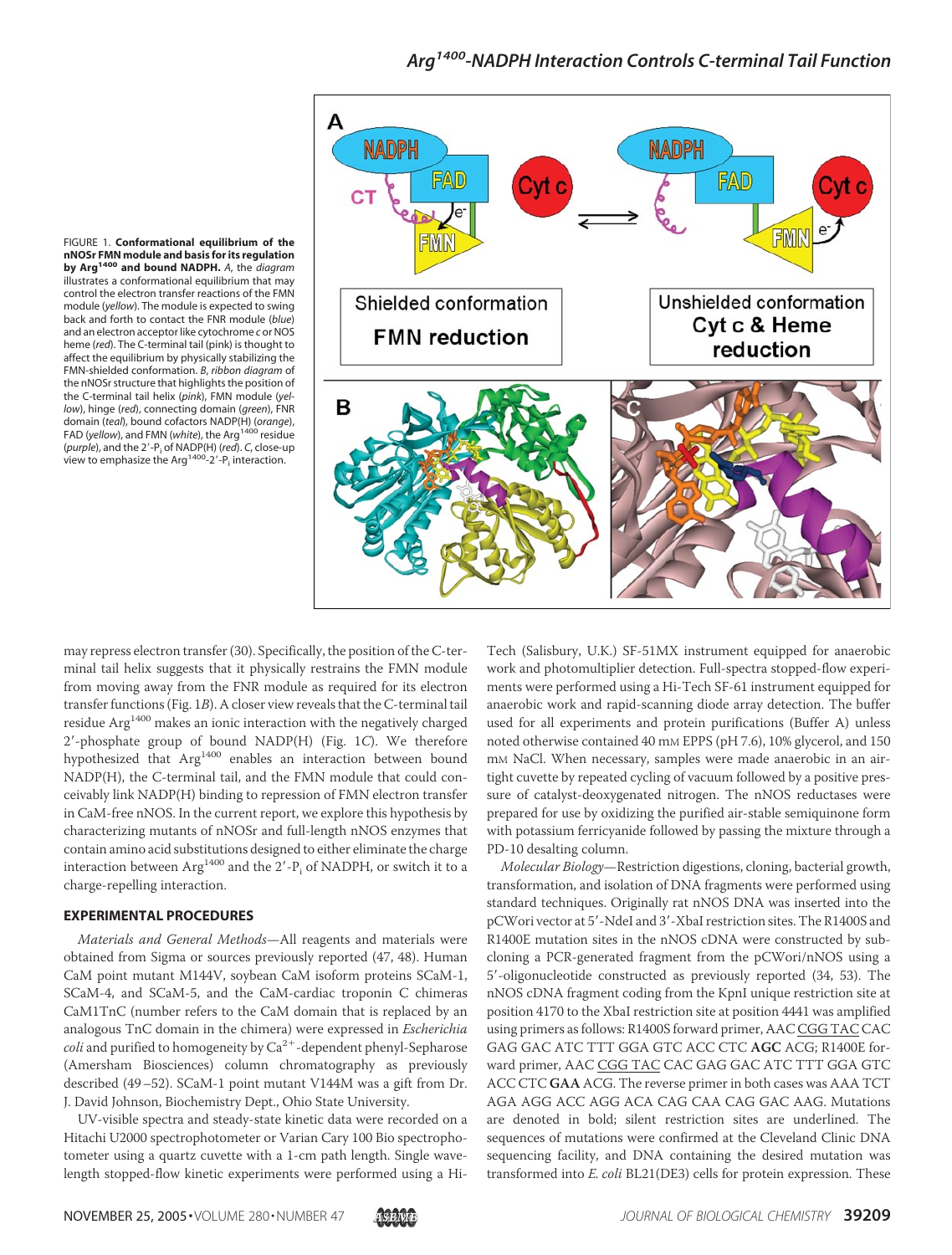cells were also transformed with a pACYC plasmid containing human CaM and selected with chloramphenicol to co-express CaM with the nNOS protein.

*Expression and Purification*—The nNOSr domain (construct 695– 1429) has been purified by sequential chromatography on a 2',5'-ADP-Sepharose affinity column and CaM-Sepharose resin following a procedure recently published (34). The protein was dialyzed against buffer A (see "Experimental Procedures") and stored in aliquots at  $-80$  °C. Purity of the protein was assessed by SDS-PAGE and spectral analysis. The flavin content of the nNOSr proteins was obtained by boiling a known amount of nNOSr protein for 3 min followed by short centrifugation and determination of the flavin concentration in the supernatant using an extinction coefficient of 12.2  $\text{mm}^{-1}$  cm<sup>-1</sup> at 447 nm. The full-length wild-type and mutant nNOS proteins were overexpressed in *E. coli* strain BL21(DE3) containing a  $\mathrm{His}_6$  tag in the N termini to aid purification in a Ni-resin affinity column (54). The protein concentration was estimated by quantification of heme protein content as evidenced through the formation of the ferrous-CO adduct with an absorption maxima at 444 nm (55).

*NO Synthesis, NADPH Oxidation, and Cytochrome c Reduction*— Steady-state activities were determined separately at room temperature as previously described (15, 55). In the case of NO synthesis and NADPH oxidation the oxyhemoglobin assay buffer solution contains also 150 mM NaCl.

*Measurement of Apparent K<sup>m</sup> and Kcat for NADPH and NADH*— Apparent  $K<sub>m</sub>$  and  $k<sub>cat</sub>$  values of wild-type and mutants nNOS enzymes were determined in the presence or absence of bound  $Ca^{2+}/CaM$  by analysis of cytochrome *c* reduction measured at 550 nm using quartz cuvettes or a 96-microwell Molecular Dynamics kinetic plate reader. Assays were run at 25 °C in 40 mm EPPS, pH 7.6, containing  $4 \mu$ M FAD,  $4 \mu$ M FMN, 0.1 mg/ml bovine serum albumin, 70  $\mu$ M cytochrome  $c$ , 0.6 mM EDTA, or 0.8 mM  $Ca^{2+}$ , and 0.1  $\mu$ M CaM and variable concentrations of NADPH (0.5–15  $\mu$ M) or NADH (0.33–10 mM). Assay volumes were 0.66 ml for cuvettes and 0.2 ml for microwell plates. Reactions were started by adding 1.5 nM enzyme. Data were fitted to the classic Michaelis-Menten equation for analyzing the enzyme kinetics using the software Origin<sup>®</sup> version 6.1.

*Auto-oxidation of Reduced nNOSr*—A solution of nNOSr protein  $(8-10 \mu)$  containing EDTA (0.5 mM) in air-saturated buffer was reduced by adding excess NADPH (200  $\mu$ M) and then allowed to autooxidize at room temperature in an open cuvette. The process was monitored at 457 nm, and visible spectra at indicated time points (see "Results") were recorded in similar experiments.

*Anaerobic Stopped-flow Flavin Reduction Kinetics*—The absorbance changes associated with nNOSr flavin reduction by NADPH were recorded at 10 °C in the single-wavelength stopped-flow instrument by rapidly mixing a solution of oxidized nNOSr  $(6-8 \mu)$  containing either EDTA (1 mm) or CaCl<sub>2</sub> (2 mm) plus CaM (18–24  $\mu$ m) with a solution of  $60-100 \mu M NADPH$  (excess NADPH). For each protein sample used the maximum absorbance value at 457 nm was obtained by replacing the NADPH solution in one of the stopped-flow syringes with buffer only and recording two to three additional mixing events. The individual rate constants were first estimated by analyzing experiments of different time duration. The final reported values were obtained by fitting to a quadruple exponential function experiments at a 2-s time scale, which captures all four rate constants. The residuals were minimized, and the signal-to-noise ratio was improved by averaging four to five individual mixing experiments. Percent absorbance changes were calculated for the absorbance change occurring in the instrument dead time (1.5 ms), and each kinetic phase was calculated as the ratio between

the total absorbance change and the relative  $\Delta$ Abs (absorbance change) value of each kinetics phase as obtained from the fitting program.

*Anaerobic Pre-steady-state Cytochrome c Reduction*—A solution of nNOSr (16  $\mu$ M), glycine (3 mM), 5-deazariboflavin (catalytic), and either EDTA (1 mm) or  $CaCl<sub>2</sub>$  (2 mm) plus CaM (30  $\mu$ m) was completely photoreduced in an anaerobic cuvette using a commercial slide projector bulb until no changes in the UV-visible spectrum of the sample were observed upon further irradiation of the sample. The pre-reduced protein sample was rapidly mixed in the stopped-flow spectrophotometer with a solution of cytochrome  $c$  (4  $\mu$ M) at 10 °C, and the absorbance changes at 550 nm were recorded. In some cases 1 mM NADPH was added to the pre-reduced protein sample, and the mixture was incubated at 10 °C for at least 15 min prior to mixing. Absorbance data were then fit to a single exponential function.

*Heme Reduction of Full-length Proteins*—Kinetics of heme reduction was analyzed at 10 °C as described previously (56). Reactions were initiated by mixing an anaerobic, buffered, CO-saturated solution containing 100  $\mu$ M NADPH with 4  $\mu$ M nNOS (wild-type or mutant) prepared under anaerobic conditions in 100 mm EPPS, pH 7.6, containing 150 mm NaCl, 10  $\mu$ M 6*R*-tetrahydrobiopterin, 0.4 mM dithiothreitol, 1 mM Arg, and 10  $\mu$ M CaM, or 20  $\mu$ M soybean or chimeras CaM isoforms. Heme reduction was followed by formation of the ferrous-CO complex at 444 nm. The time course of absorbance changes was fit to a single exponential equation using a nonlinear least square method provided by the instrument manufacturer. The initial spectrum recorded without NADPH was used as a baseline. Signal-to-noise ratio was improved by averaging data from multiple individual mixing experiments.

*Kinetics of Heme-NO Complex Formation*—Experiments were done at 10 °C in a SF-61 Hi-Tech stopped-flow apparatus. To initiate NO synthesis an air-saturated solution that contained 100 mm EPPS, pH 7.6,  $5 \mu$ M nNOS or mutant, 150 mM NaCl, 10  $\mu$ M 6*R*-tetrahydrobiopterin, 0.4 mm dithiothreitol, 1 mm Arg, 0.5 mm EDTA, 1.2 mm  $Ca^{2+}$ , and 10  $\mu$ M CaM was rapidly mixed with a buffered solution containing 50  $\mu$ M NADPH. Absorbance at 436 nm was monitored to follow ferrous heme-NO formation, and absorbance at 340 nm was monitored to follow NADPH oxidation (56, 57). Signal-to-noise ratios were improved by averaging four to six consecutive scans. Each experiment was performed three separate times.



FIGURE 2. **Cytochrome** *c* **reductase activity of wild-type nNOSr and the R1400E mutant** *versus***NADPH or NADH concentration.** The *points* are the mean initial velocity obtained at each dinucleotide concentration indicated, and the *lines* are a fit of the data to the Michaelis-Menten equation. The reactions contained 1.5 nm enzyme and were run at room temperature in the absence or presence of CaM as described under "Experimental Procedures." Each experiment was performed in triplicate, and values are representative of two or more independent determinations.

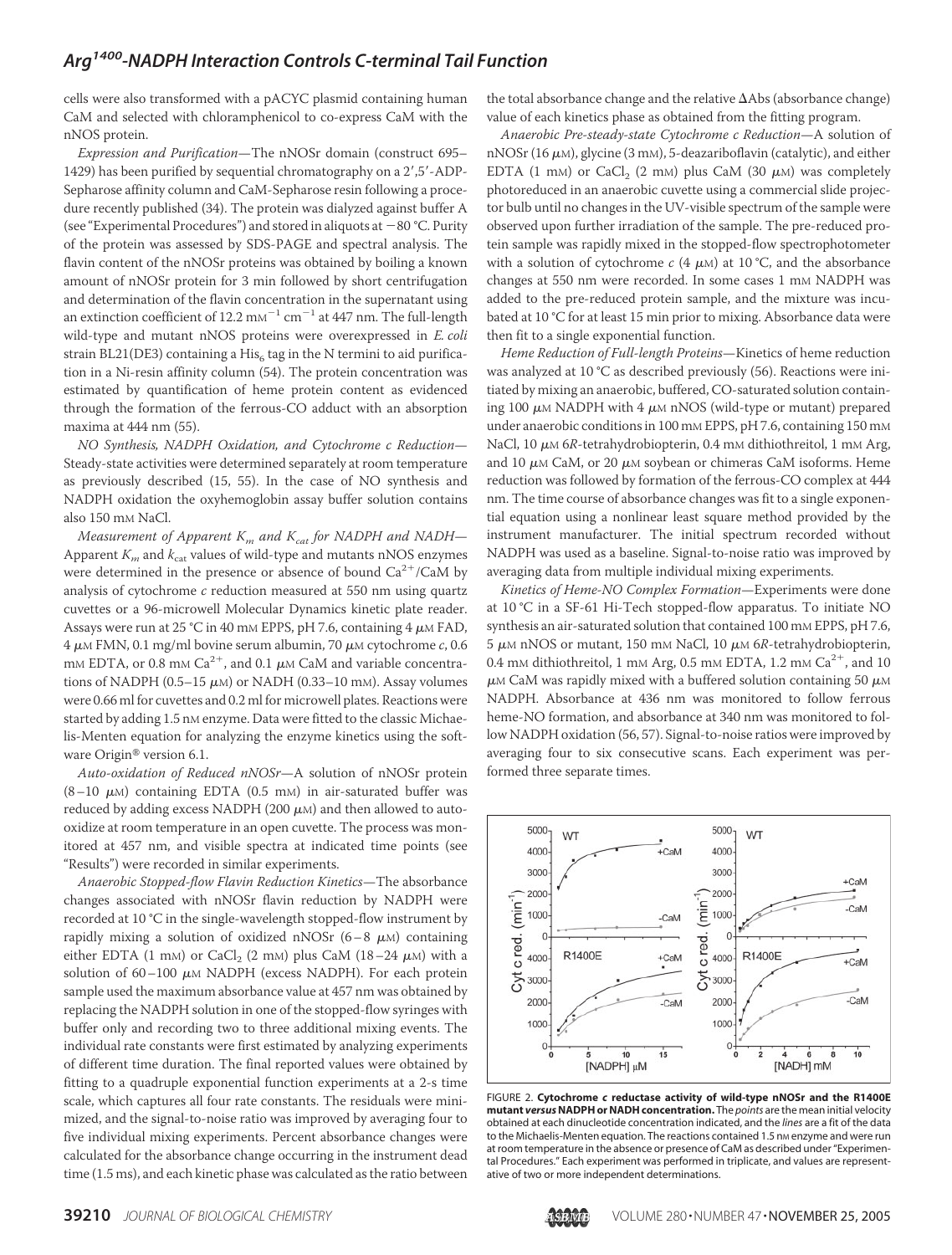#### TABLE ONE

# **Apparent** *k***cat values for cytochrome c reductase activities supported by NADPH or NADH in wild-type nNOSr and the Arg<sup>1400</sup> mutants**

The apparent  $k_{\text{cat}}$  values were calculated from cytochrome  $c$  reductase activities determined at 25 °C as described under "Experimental Procedures." Mean data from triplicate experiments were fit to the Michaelis-Menten equation. Values  $\pm$  S.D. are representative of two or more independent enzyme preparations and are expressed as moles of product formed per mole of heme per min.

| nNOSr enzyme | <b>NADPH</b>   |                | <b>NADH</b>    |                |  |
|--------------|----------------|----------------|----------------|----------------|--|
|              | $-CaM$         | $+CaM$         | $-CaM$         | $+$ CaM        |  |
|              | $min^{-1}$     |                |                |                |  |
| Wild-type    | $499 \pm 22$   | $4993 \pm 178$ | $2379 \pm 198$ | $2780 \pm 174$ |  |
| R1400S       | $1100 \pm 88$  | $4380 \pm 189$ | $4200 \pm 224$ | $5034 \pm 213$ |  |
| R1400E       | $3114 \pm 200$ | $4413 \pm 200$ | $3377 \pm 245$ | $4900 \pm 170$ |  |

TABLE TWO **Apparent** *K<sup>m</sup>* **values for NADPH and NADH for the nNOSr enzymes**

Apparent  $K_m$  values were calculated from cytochrome  $c$  reductase activities determined at 25 °C in assays run in the presence or absence of CaM and containing different concentrations of NADPH or NADH. Data from triplicate experiments were fit to the Michaelis-Menten equation as described<br>under "Experimental Procedures." Values are the mean ± S.D. and are representative of three independent measurements each.

| nNOSr enzyme        | $K_{\mu}$ of NADPH |               | $K_{\mu}$ of NADH |                |  |
|---------------------|--------------------|---------------|-------------------|----------------|--|
|                     | $-CaM$             | $+CaM$        | $-CaM$            | $+$ CaM        |  |
|                     | $\mu$ <sub>M</sub> |               |                   |                |  |
| Wild-type           | $1.0 \pm 0.2$      | $1.5 \pm 0.3$ | $3110 \pm 600$    | $2670 \pm 410$ |  |
| R <sub>1400</sub> S | $2.7 \pm 0.5$      | $4.9 \pm 1.1$ | $5520 \pm 570$    | $2310 \pm 340$ |  |
| R1400R              | $5.0 \pm 0.9$      | $5.1 \pm 0.7$ | $3360 \pm 320$    | $1340 \pm 170$ |  |

*Analysis of Stopped-flow Data*—In most cases, the spectral traces were fit according to single or multiple exponential equations, with the residuals for each fit determined by the software. The best fit was designated when adding further exponentials did not improve the fit as judged by the residuals. In the case of flavin reduction by excess NADPH, we used a four exponential equation to fit the absorbance change at 457 nm, as done in previous reports (34, 58).

### **RESULTS**

*Mutant Protein Expression and Characterization*—R1400E and R1400S mutants were expressed both as nNOSr and full-length nNOS enzymes. The nNOSr enzymes were obtained in about 3-fold greater yield than the full-length proteins. All enzymes were found to have 2 mol of flavin incorporated (FAD plus FMN) per mole of protein (data not shown). Spectrophotometric analysis of the full-length proteins showed that 6*R*-tetrahydrobiopterin and Arg binding caused their heme Soret bands to shift to a high spin state, and reduction of the enzymes in the presence of CO produced the expected 444 nm Soret absorbance peak for the ferrous heme-thiolate CO complex (data not shown). These findings indicate that the mutations at  $Arg<sup>1400</sup>$  do not grossly perturb enzyme structure, prosthetic group and substrate binding, or heme electronic environment.

*Interactions of nNOSr Enzymes with NADPH and NADH Cofactors*— We investigated the importance of  $\rm{Arg}^{1400}$  interaction with the  $2'\textrm{-}P_i$ group of NADPH by measuring cytochrome *c* reductase activities in reactions that were supported either by NADPH or NADH. Fig. 2 shows representative plots of initial velocity *versus* dinucleotide substrate concentrations for the wild-type and R1400E nNOSr enzymes (data for R1400S nNOSr is not shown). TABLE ONE contains the apparent  $k_{\text{cat}}$ values obtained for these experiments. In the NADPH-supported reactions the wild-type and  $\mathrm{Arg}^{1400}$  mutant enzymes had similar apparent  $k_{\text{cat}}$  values in the CaM-bound state. However, the apparent  $k_{\text{cat}}$  of the



FIGURE 3. **Absorbance traces describing the kinetics of NADPH-dependent flavin reduction in the R1400E and R1400S nNOSr mutants in the absence and presence of CaM.** Stopped-flow traces were collected at 457 nm by rapidly mixing a solution of oxidized R1400S (*top*) or R1400E (*bottom*) nNOSr with an excess of NADPH at 10 °C as described under "Experimental Procedures." The initial absorbance value is indicated in *each panel* by the *arrow*. The *traces*shown are an average of five individual scans and are representative of two independent experiments. The calculated best-fit lines were indistinguishable from the experimental traces.

CaM-free wild-type was suppressed 10-fold relative to its CaM-bound value, consistent with previous reports (39, 55). This difference decreased to a 4-fold suppression in CaM-free R1400S nNOSr, and to less than a 2-fold suppression in CaM-free R1400E nNOSr. In the NADH-driven reactions, the apparent  $k_{\text{cat}}$  values for CaM-free enzymes ranged from 69 to 83% that of the values obtained in the CaM-bound state. This indicates there was less suppression when the reactions were supported by NADH. Thus, both  $Arg<sup>1400</sup>$  and the 2'- $P_i$  group of NADPH are important for repressing the cytochrome *c* reductase activity of CaM-free nNOSr.

TABLE TWO contains apparent *K<sup>m</sup>* values for NADPH and NADH as determined from the cytochrome *c* reductase assays. The R1400S and R1400E mutants had apparent  $K_m$  values for NADPH that were two- to five-times greater than the value for wild-type nNOSr in the presence or absence of CaM. The apparent *K<sup>m</sup>* values for NADH ranged from 1 to 5 mM for the three enzymes. These results confirm that the  $2'$ -P<sub>i</sub> group is important for discriminating between NADPH and NADH binding in nNOSr but suggest that the Arg $^{1400}$ -2'-P<sub>i</sub> interaction is a minor contributor to this process.

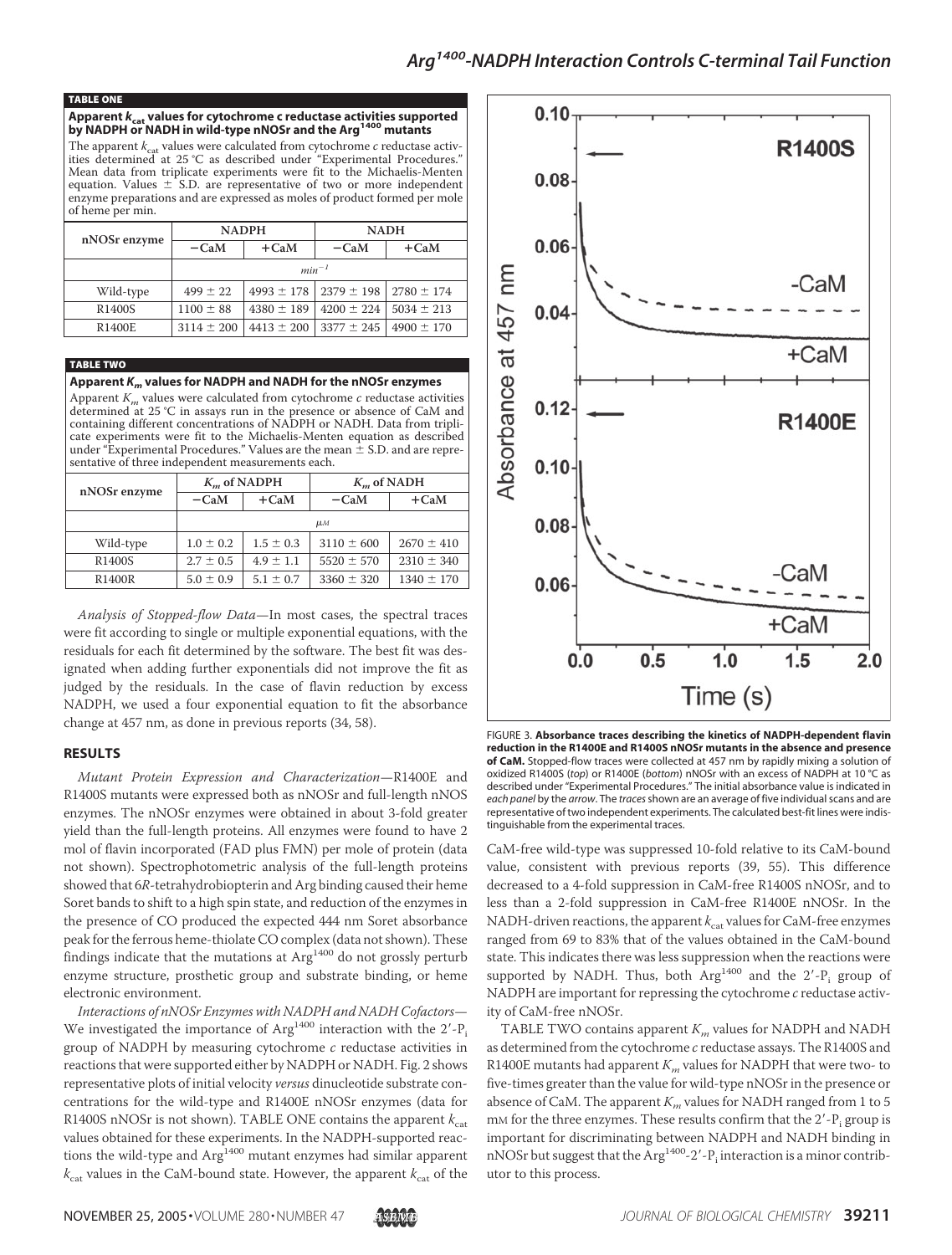#### TABLE THREE

### **Kinetic analysis of NADPH-dependent flavin reduction in the nNOSr enzymes**

Reactions were run under anaerobic conditions in a stopped-flow instrument at 10 °C. Reactions were initiated by mixing oxidized enzyme with a 10-fold excess of NADPH. The absorbance change at 457 nm was fit to a quadruple exponential function as described under "Experimental Procedures."

| Protein                                                                                          | Conditions | Absorbance change <sup><i>a</i></sup> |                    | $k_2^b$              | $k_3^b$             |                       |
|--------------------------------------------------------------------------------------------------|------------|---------------------------------------|--------------------|----------------------|---------------------|-----------------------|
| Wild-type $^c$                                                                                   | $-CaM$     | 27                                    | $40 \pm 5.3(12)$   | $3.0 \pm 0.16(29)$   | $0.71 \pm 0.04(21)$ | $0.026 \pm 0.006(11)$ |
| Wild-type $^c$                                                                                   | $+CaM$     | 25                                    | $151 \pm 9.4(13)$  | $13.0 \pm 0.60$ (26) | $4.4 \pm 0.41(20)$  | $0.090 \pm 0.017(16)$ |
| R <sub>1400</sub> S                                                                              | $-CaM$     | 30                                    | $78 \pm 2.6(25)$   | $12.3 \pm 1.9(4)$    | $4.2 \pm 0.08$ (33) | $0.109 \pm 0.011(8)$  |
| R1400S                                                                                           | $+CaM$     | 20                                    | $126 \pm 7.2$ (25) | $19.8 \pm 2.8$ (10)  | $5.8 \pm 0.08$ (33) | $0.211 \pm 0.007(12)$ |
| <b>R1400E</b>                                                                                    | $-CaM$     | 20                                    | $134 \pm 5.2$ (18) | $9.4 \pm 0.3$ (21)   | $1.2 \pm 0.13(21)$  | $0.05 \pm 0.02$ (20)  |
| R1400E                                                                                           | $+CaM$     | 35                                    | $130 \pm 4.6(20)$  | $16.4 \pm 0.4$ (19)  | $1.7 \pm 0.09$ (12) | $0.10 \pm 0.01$ (14)  |
| $\alpha$ and $\alpha$ and $\alpha$ and $\alpha$ and $\alpha$<br>$\sim$ $\sim$ $\sim$ $\sim$<br>. |            |                                       |                    |                      |                     |                       |

<sup>a</sup> Percentage of the total absorbance change occurring in the instrument dead time.

b Rate constants are reported as the calculated rate (s<sup>-1</sup>) along with the percentage (in parenthesis) of the total absorbance change for this process.

 $^c$  Data from Ref. 34.



FIGURE 4.**Absorbance traces illustrating the effect of NADPH and CaM on the kinetics of electron transfer to cytochrome** *c***by photoreduced R1400E nNOSr.**Anaerobic, photoreduced enzyme was prepared under the indicated conditions and then rapidmixed with a sub-stoichiometric amount of cytochrome *c* in the stopped-flow instrument at 10 °C as described under "Experimental Procedures." Absorbance changes were recorded at 550 nm. *Traces*shown are an average of four or five individual scans and are representative of two independent experiments. Rate constants obtained in this manner were used in the preparation of Fig. 5.

### TABLE FOUR

# **Effect of CaM and NADPH on the rate of electron transfer to cytochrome c by pre-reduced nNOSr and the Arg<sup>1400</sup> mutant enzymes**

Anaerobic enzymes were photo-reduced under the indicated conditions of CaM and NADPH binding and were rapidly mixed at 10 °C in a stopped-flow spectrophotometer with a substoichiometric amount of cytochrome c, as detailed under "Experimental Procedures." The absorbance gain at 550 nm was used to calculate the observed rate of electron transfer to cytochrome  $c$ was used to calculate the observed rate of electron transfer to eyesembrite to under each condition. The rates  $(s^{-1})$  are the mean  $\pm$  S.D. of five to six mixing experiments done with two independent preparations.

| nNOSr<br>enzyme     | $-cam$<br>$-NADPH$ | $-CaM$<br>$+$ NADPH | $+$ CaM<br>$-NADPH$ | $+$ CaM<br>$+$ NADPH |
|---------------------|--------------------|---------------------|---------------------|----------------------|
| Wild-type           | $13.3 \pm 0.2$     | $2.9 \pm 0.06$      | $27.3 \pm 0.2$      | $38.8 \pm 0.4$       |
| R <sub>1400</sub> S | $28.4 \pm 0.8$     | $36.5 \pm 0.6$      | $51.6 \pm 1.0$      | $77.5 \pm 1.3$       |
| R1400E              | $22.8 \pm 0.3$     | $96.3 \pm 0.9$      | $74.6 \pm 1.0$      | $112.2 + 1.0$        |

*Kinetics of Flavin Reduction by NADPH*—We investigated the kinetics of NADPH-dependent flavin reduction in the Arg<sup>1400</sup> mutants in the presence or absence of CaM. Representative single wavelength stoppedflow traces obtained at 457 nm during reduction of R1400S or R1400E nNOSr with excess NADPH are shown in Fig. 3 (corresponding results for the wild-type nNOSr were recently reported) (34). All stopped-flow traces fit well to a quadruple exponential function, and thus four rate



FIGURE 5. **Comparative electron transfer rates to cytochrome** *c* **as catalyzed by the pre-reduced wild-type and mutant nNOSr under various conditions.** The rate constants we obtained in pre-steady-state cytochrome *c* reduction experiments (as described in Fig. 4) for each CaM- and NADPH-free enzyme were set to equal 100%, and the rates obtained under all other indicated reaction conditions were expressed as relative percentages of the basal value for each enzyme. The *bars* are the mean rate  $\pm$  S.D. and indicate the effects of CaM and NADPH binding on the electron transfer to cytochrome *c* by each enzyme.

constants were obtained using the process described under "Experimental Procedures." For each experiment an initial absorbance value representing no flavin reduction was also obtained (Fig. 3). Data are summarized in TABLE THREE. A significant amount of the total absorbance change took place in the dead time of the instrument in all reactions, consistent with previous reports (32, 34, 53). Under CaM-free conditions, the kinetics of flavin reduction in R1400S nNOSr was faster than in wild-type nNOS. This was evidenced by the mutant  $k_1$ ,  $k_2$ ,  $k_3$ , and *k*<sup>4</sup> transitions having 2- to 6-times higher values. CaM binding to R1400S nNOSr further increased the rates of all four transitions such that they became similar (although higher) to those of the CaM-bound, wild-type nNOSr. The kinetics of flavin reduction in the CaM-free R1400E mutant was also faster than in CaM-free wild-type nNOSr. In fact, there was very little difference in the rates obtained for the CaMbound and CaM-free R1400E mutant, and these rates were in turn very similar to those of the CaM-bound wild-type nNOSr. Thus, in the CaMfree state, flavin reduction kinetics are less repressed in the R1400S mutant, and not repressed in the R1400E mutant, relative to wild-type nNOSr.

*Pre-steady-state Cytochrome c Reduction*—NADPH binding to CaMfree nNOSr causes a greater shielding of its FMN module, and this is

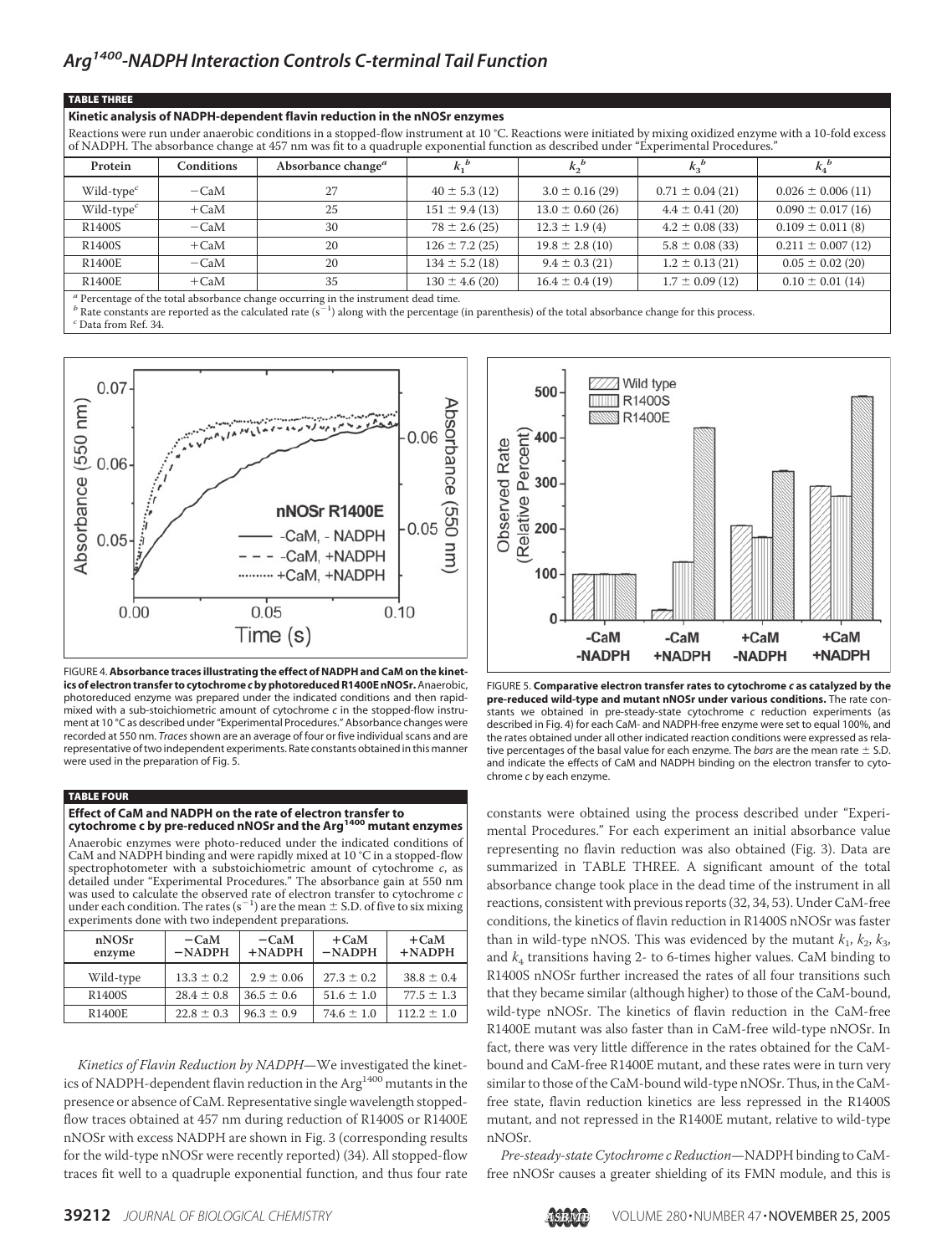thought to explain the repressed catalysis of cytochrome *c* reduction that is a characteristic of the CaM-free state (17, 32, 34). To determine if the R1400 mutants lack this regulation, we measured rates of electron transfer between the photo-reduced nNOSr proteins and cytochrome *c*



FIGURE 6. **Kinetics of flavin auto-oxidation in the NADPH-reduced wild-type and**  $m$ utant nNOSr enzymes. Wild-type and mutant nNOSr proteins were diluted to 9  $\mu$ M in air-saturated buffer in a cuvette, given a 20-fold molar excess of NADPH, and then allowed to consume NADPH at room temperature as described under "Experimental Procedures." *A*, the redox status of enzyme flavins was monitored at 457 nm *versus*time. *B*, the visible spectra shown were recorded for the R1400E nNOSr prior to NADPH addition (*1*), during NADPH consumption (*2*), and after all the NADPH had been consumed and flavin reoxidation had occurred (*3*). Data are representative of two independent experiments.

under pseudo-first order conditions (using excess nNOSr proteins) and compared how CaM and NADPH binding would affect the rates. Previous work in similar experimental systems had shown that NADPH binding to CaM-free nNOSr inhibited its rate of electron transfer to cytochrome *c*, whereas CaM binding increased the rate (32, 34). Fig. 4 contains some representative stopped-flow traces recorded at 550 nm in the R1400E nNOSr reactions, which indicate the rates of electron transfer to cytochrome *c* under the various conditions. Each trace fits well to a mono-exponential curve. Observed rates obtained for the three nNOSr enzymes are summarized in TABLE FOUR. To facilitate comparison (34), the rate we obtained for each CaM- and NADPH-free enzyme was set to 100%, and the rates obtained under all other reaction conditions were expressed as relative percentages of this basal value (Fig. 5). We observed a 5-fold rate decrease associated with NADPH binding to CaM-free wild-type nNOSr, consistent with previous reports (32, 34). Conversely, NADPH binding was associated with rate increases of 1.3- and 4.2-fold in the R1400S and R1400E mutants, respectively. CaM binding caused rate increases in all three enzymes, regardless of their NADPH binding. The data identify Arg<sup>1400</sup> as an essential component in the mechanism by which bound NADPH represses electron transfer from the FMN module of nNOSr. When Arg<sup>1400</sup> is switched to Ser or Glu, NADPH appears to stabilize a conformation of nNOSr that better facilitates electron transfer from its FMN module.

*Stability of Reduced Flavins*—Mutations in the C-terminal tail of nNOSr have been shown to increase the reactivity of its reduced flavins with  $\mathrm{O}_2$  (34, 42, 56). To determine if the  $\mathrm{Arg}^{1400}$  mutations altered the air stability of the reduced flavins, we treated the fully oxidized R1400E, R1400S, or wild-type nNOSr enzymes with a 20-fold excess of NADPH in air-saturated buffer and then monitored the time required for each enzyme to consume the NADPH and then reoxidize. Fig. 6 (*upper panel*) shows the time course of flavin reoxidation as monitored at 457 nm. The R1400E and R1400S mutants both consumed the NADPH about 5 times faster than did wild-type nNOSr. Once the NADPH was oxidized, the absorbance gains indicated that reduced flavins in the 1400E and R1400S mutants reoxidized at 3-fold faster rates compared with wild-type. However, after 20 min the final absorbance values at 457 nm were similar in all three enzymes, indicating that the final state of their flavins was the same. Fig. 6 (*lower panel*) contains visible spectra that were recorded at three points indicated during the course of the R1400E nNOSr reaction. The spectra are similar to those observed during the wild-type nNOSr reaction (59, 60) and indicate that the R1400E mutant reoxidized to a stable, one-electron reduced form that contains a flavin semiquinone radical. We conclude that the  $Arg<sup>1400</sup>$  mutations increase the  $\mathrm{O}_2$  reactivity of reduced flavin species in nNOSr but do not alter the stability of its one-electron reduced form.

*NO Synthesis and NADPH Oxidation*—We utilized full-length nNOS enzymes to investigate how the Arg<sup>1400</sup> mutations affect NO synthesis, NADPH oxidation, and related parameters. Their steady-state NO synthesis and associated NADPH consumption activities are listed in

### TABLE FIVE

**Steady-state NO synthesis activities and associated NADPH oxidation rate for wild-type nNOS and the Arg<sup>1400</sup> mutants** Rates of NO synthesis and NADPH oxidation are expressed as moles of product per mole of heme per min and were derived from assays run at room temperature as described under "Experimental Procedures." The values are the mean  $\pm$  S.D. of three separate measurements, two enzyme preparations each.

| nNOSfl<br>enzyme           | NO synthesis from NOHA<br>$(+CaM)$ | NO synthesis from Arg |        | NADPH oxidation in the Arg reaction |                 |
|----------------------------|------------------------------------|-----------------------|--------|-------------------------------------|-----------------|
|                            |                                    | $+CaM$                | $-cam$ | $+CaM$                              | $-CaM$          |
| Wild-type                  | $91.2 \pm 4.7$                     | $51.2 \pm 3.1$        | Nil    | $107.0 \pm 8.8$                     | $3.0 \pm 1.1^a$ |
| R1400S                     | $61.6 \pm 2.0$                     | $34.3 \pm 2.8$        | Nil    | $109.1 \pm 2.4$                     | $10.0 \pm 2.5$  |
| R1400E                     | $40.9 \pm 1.1$                     | $29.4 \pm 2.1$        | Nil    | $111.3 \pm 5.5$                     | $13.8 \pm 3.0$  |
| $a$ Value is from Ref. 55. |                                    |                       |        |                                     |                 |

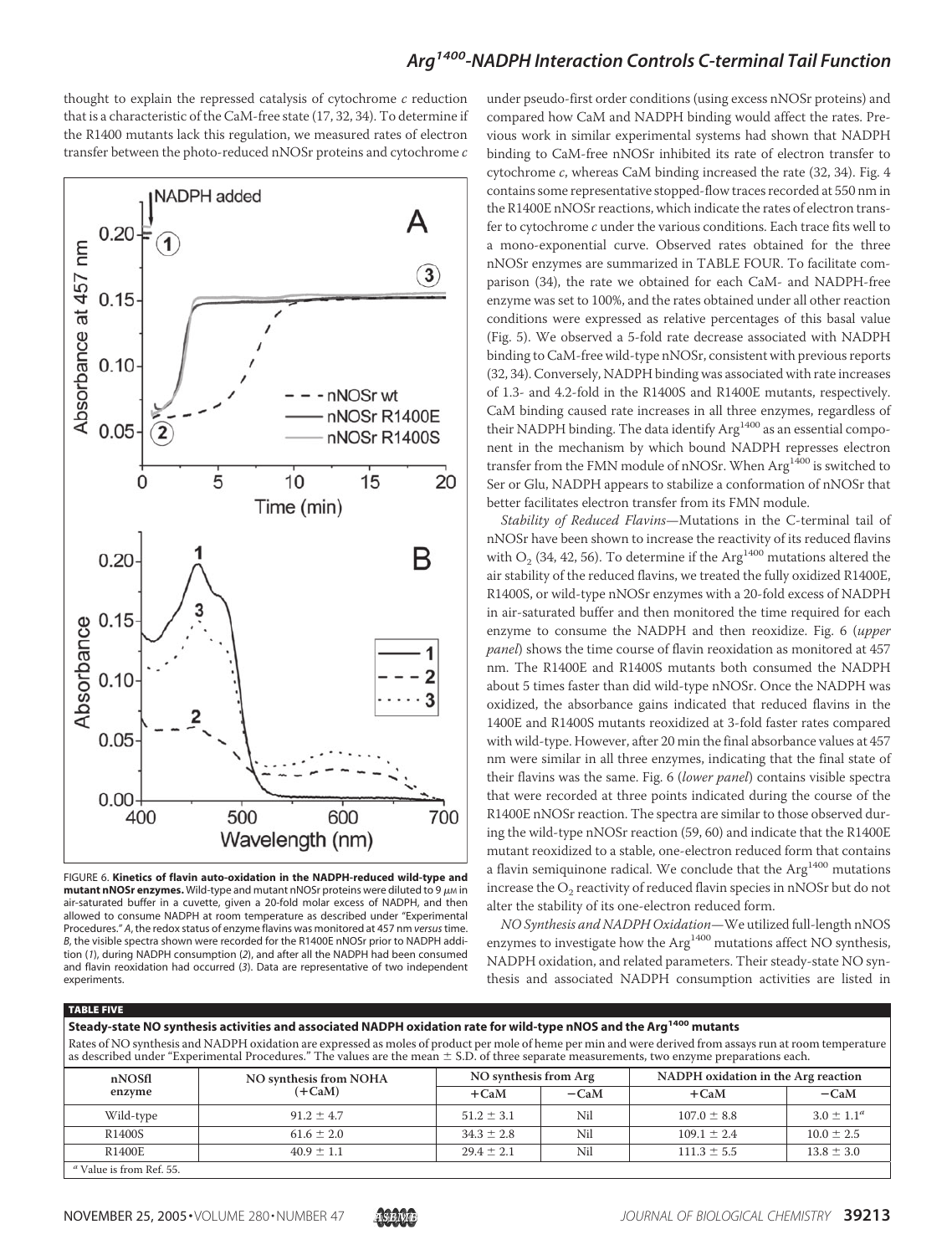

FIGURE 7. **Stopped-flow analysis of ferric heme reduction in CaM-bound wild-type and mutant nNOS enzymes.** Anaerobic, CaM-bound enzymes were rapidly mixed with excess NADPH to trigger flavin and heme reduction at 10 °C in anaerobic, CO-saturated buffer as described under "Experimental Procedures." Ferric heme reduction was determined from the rate of ferrous-CO complex formation at 444 nm. *Traces* best fit to a single exponential equation. The *traces*shown are the average of six individual scans and are representative of multiple independent experiments with three batches of enzyme.

TABLE FIVE. The CaM-free R1400S and R1400E mutants had no detectable NO synthesis activities, although their NADPH oxidase activities were three to four times faster than in wild-type nNOS. The NO synthesis activities of the CaM-bound mutants were lower than the wild-type value, with rank order wild-type  $>$  R1400S  $>$  R1400E. This relationship held whether Arg or NOHA served as substrate. The NADPH oxidation rates that were associated with NO synthesis from Arg were similar in all three enzymes, indicating that a greater portion of NADPH oxidation was uncoupled from NO release in the mutants. This suggested that the  $Arg<sup>1400</sup>$  mutations affect the electron transfer to the nNOS ferric heme.

*Anaerobic Heme Reduction*—We next compared rates of ferric heme reduction in the mutant and wild-type nNOS enzymes. Heme reduction was monitored by following the formation of the ferrous heme-CO complex at 444 nm (Fig. 7). Ferric heme reduction was monophasic in all three enzymes, and the rates of heme reduction were  $5.1 \pm 0.3$  ( $n =$ 4) (ranged from 4.8 to 5.6) in R1400E nNOS,  $4.7 \pm 0.2$  ( $n = 3$ ) (ranged from 4.4 to 5.2) in R1400S nNOS, and  $3.9 \pm 0.1$  ( $n = 4$ ) (ranged from 3.8 to 4.2) in wild-type nNOS preparations. Thus, the mutant rates of ferric heme reduction were consistently faster than in wild-type nNOS, with rank order  $R1400E > R1400S >$  wild-type.

*Ferrous Heme-NO Complex Formation and NADPH Consumption during NO Synthesis*—If the Arg<sup>1400</sup> mutants have faster rates of ferric heme reduction, then they should have faster rates of ferrous heme-NO complex formation during the initial phase of their NO synthesis reactions (56). We therefore monitored heme-NO complex formation and NADPH consumption after initiating NO synthesis at 10 °C in the stopped-flow diode-array spectrophotometer. Fig. 8 contains data from reactions catalyzed by wild-type nNOS and each Arg<sup>1400</sup> mutant. The spectral traces in the main panels were recorded during steady-state NO synthesis (*solid line*) and after NO synthesis terminated due to NADPH depletion (ferric enzyme, *dashed line*). These indicate there was a buildup of a ferrous heme-NO complex absorbing at 436 nm in the three enzyme reactions. The *insets* show the absorbance changes at 436 and 340 nm during the first 5 s of reaction (pre-steady state catalysis)



FIGURE 8. **Kinetics of ferrous-NO complex formation and NADPH oxidation during NO synthesis by wild-type and mutant nNOS enzymes.**An air-saturated solution containing  $\sim$  5  $\mu$ M CaM-bound enzyme, Arg, and cofactors was rapidly mixed at 10 °C with a solution of buffer containing 30 or 50  $\mu$ M NADPH, and sequential spectra were recorded in the stopped-flow spectrophotometer. *Top*, nNOS wild type. *Middle*, R1400S mutant. *Bottom*, R1400E mutant. For each one, *main panel*, *solid* and *dashed lines* are the spectra recorded during steady-state NO synthesis and after NO synthesis had stopped due to NADPH depletion. They were recorded at 25 and 75 s after mixing for wild-type and at 40 and 120 s after mixing for the mutants, respectively. *Upper* and *lower insets*: absorbance changes at 436 (*solid lines*) and 340 nm (*dashed lines*) that follow ferrous heme-NO complex buildup and decay and NADPH oxidation, respectively, during the initial phase of the reaction and over the entire time course. Traces are an average of three to five individual scans.

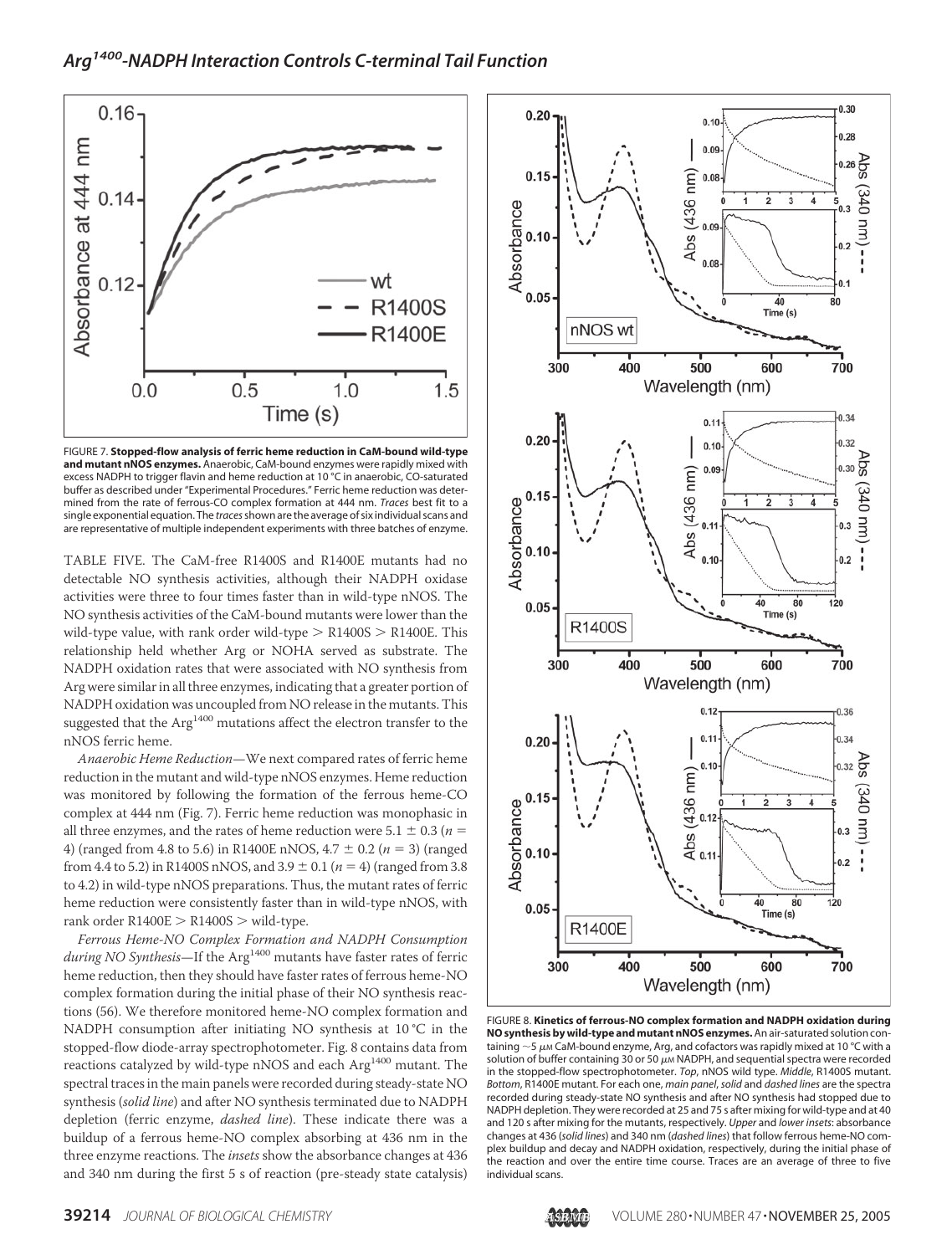#### TABLE SIX

## **Kinetics of ferrous heme-NO formation after initiating NO synthesis by wild-type nNOS and the Arg<sup>1400</sup> mutants**

Reactions were carried out in the stopped-flow spectrophotometer at 10 °C. Aerobic enzyme solutions were rapidly mixed with a buffer solution containing NADPH to start the reactions. Heme-NO complex buildup was followed at 436 nm and fit to a double exponential function to generate two rate constants ( $k_1$  and  $k_2$ ). The values are the mean  $\pm$  S.D. of five to six runs representative of three to four independent measurements using two enzyme preparations. The numbers in parentheses indicate the percentage of absorbance change for each phase. Measurements and analysis are detailed under "Experimental Procedures.

| nNOSfl enzyme       | Ferrous heme-NO complex formation |                       |  |  |
|---------------------|-----------------------------------|-----------------------|--|--|
|                     | $k_{1}$                           | $k_{2}$               |  |  |
|                     | $s^{-1}$                          |                       |  |  |
| Wild-type           | $11.1 \pm 1.5$ (58%)              | $1.35 \pm 0.06$ (42%) |  |  |
| R <sub>1400</sub> S | $18.4 \pm 3.8$ (73%)              | $1.38 \pm 0.05$ (27%) |  |  |
| R1400E              | $18.9 \pm 4.5(74%)$               | $1.34 \pm 0.06$ (26%) |  |  |



FIGURE 9. **Soybean CaM proteins and chimeras support different rates of ferric heme reduction in R1400E nNOS.** R1400E nNOS containing each indicated bound soybean CaM protein or CaM-troponin C chimera was mixed at 10 °C with excess NADPH under anaerobic, CO-saturated conditions in a stopped-flow spectrophotometer as described under "Experimental Procedures." The rate of heme iron reduction was determined by following ferrous heme-CO complex formation at 444 nm. The experimental traces shown are an average of five to eight individual scans and are representative of at least two independent experiments.

and over the entire reaction. There was a deflection in the rate of NADPH consumption concurrent with the buildup of the ferrous heme-NO complex in all three enzyme reactions, consistent with earlier results (57, 61). In all cases heme-NO complex buildup was best fit by a two-exponential function, and the rates are listed in TABLE SIX. The first phase of heme-NO complex formation was considerably faster in the mutant enzyme reactions, consistent with their increased rates of ferric heme reduction and NO biosynthesis. This was associated with faster initial rates of NADPH oxidation in the mutants (data not shown).

*NO Synthesis Supported by CaM Substitutes*—The above data establish that the lower NO synthesis activities of the  $Arg<sup>1400</sup>$  mutants are associated with faster rates of ferric heme reduction and catalysis, as we have found for other nNOS mutants (56). Native soybean CaM proteins (SCaM) and CaM-cardiac troponin c chimeras (CaMTnC) bind to nNOS with good affinity and support different rates of ferric heme reduction in nNOS (16, 56, 62). We therefore used a human CaM M144V mutant, SCaM proteins (SCaM-1, SCaM-1 V144M point

#### TABLE SEVEN

#### **Steady-state NO synthesis activities and ferric heme reduction rates supported by different calmodulin proteins for wild-type nNOS and the R1400E mutant**

The NO synthesis activities were measured at room temperature using the oxyhemoglobin assay and the rates of heme reduction were measured in the stopped-flow instrument at 10 °C. Each experiment was performed in triplicate, and the values are representative of two or more determinations with independent enzyme preparations.

| Calmodulin        | NO synthesis<br>from Arg |               | Heme reduction |               |
|-------------------|--------------------------|---------------|----------------|---------------|
| type              | wt                       | <b>R1400E</b> | wt             | <b>R1400E</b> |
|                   | $min^{-1}$               |               | $s^{-1}$       |               |
| Human CaM         | $52 \pm 2$               | $29 \pm 2$    | $3.9 \pm 0.1$  | $5.1 \pm 0.3$ |
| SCaM <sub>5</sub> | $46 \pm 3$               | $49 \pm 4$    | $3.4 \pm 0.2$  | $3.9 \pm 0.4$ |
| SCaM4             | $44 \pm 3$               | $46 \pm 3$    | $3.3 \pm 0.2$  | $3.7 \pm 0.3$ |
| SCaM1 V144M       | $32 + 4$                 | $37 + 3$      | $3.0 \pm 0.1$  | $3.5 \pm 0.2$ |
| HCaM M144V        | $20 \pm 2$               | $30 \pm 3$    | $2.1 \pm 0.1$  | $3.1 \pm 0.2$ |
| SCaM1             | $22 \pm 2$               | $26 \pm 2$    | $2.3 \pm 0.2$  | $2.6 \pm 0.3$ |
| $CaM-1TnC$        | $10 \pm 3$               | $20 \pm 1$    | $0.5 \pm 0.2$  | $1.6 \pm 0.4$ |

mutant, SCaM-4, and SCaM-5), and the CaM1TnC chimera to support a range of ferric heme reduction rates in the wild-type nNOS and Arg1400E mutant and then determined how their steady-state NO synthesis activities varied as a function of the ferric heme reduction rate. Fig. 9 contains representative kinetic traces recorded at 444 nm that illustrate the different rates of ferric heme reduction that are supported by the different CaM proteins in R1400E nNOS. TABLE SEVEN lists all of the heme reduction rates that we measured along with the corresponding steady-state NO synthesis activities. The relationship between steady-state NO synthesis activity and ferric heme reduction rate for each of the two enzymes is shown as a graph in Fig. 10.

The various CaM proteins showed a similar trend in the wild-type and R1400E nNOS, with native CaM supporting the fastest rate of heme reduction in both enzymes. However, each CaM protein supported a faster rate of heme reduction in the R1400E mutant compared with wild-type. Regarding steady-state NO synthesis, wildtype nNOS achieved its greatest rate with CaM, whereas R1400E nNOS achieved its highest activity with up to three CaM substitutes that supported slower rates of heme reduction than native CaM. The data in Fig. 10 indicate that the R1400E mutation causes CaM to support a rate of ferric heme reduction that is beyond the optimal value for the steady-state NO synthesis activity of nNOS. However, CaM substitute proteins slow the rate of ferric heme reduction in R1400E nNOS such that it achieves optimal NO synthesis activity in the steady state.

### **DISCUSSION**

The electron transfer reactions of nNOS are regulated by bound NADP(H) and the C-terminal tail (32, 42), but the mechanisms are unclear. The recently determined crystal structure of an intact nNOSr identified an ionic interaction between the  $2^{\prime}$ -P<sub>i</sub> of bound NADP(H) and a C-terminal tail residue ( $Arg<sup>1400</sup>$ ) that potentially links their mechanisms of action (30). Our current results confirm this model and establish a role for the  $\text{Arg}^{1400}$ -2'- $\text{P}_i$  interaction in repressing the electron transfer activities of nNOS. Perhaps the hallmark is in how the interaction impacts the cytochrome *c* reductase activity of CaM-free nNOSr. When the interaction was eliminated (by means of the R1400S mutant or by using NADH in place of NADPH), or was converted to a repelling interaction (the R1400E mutant), it led to increased cytochrome *c* reductase activities and partly relieved the catalytic repression that is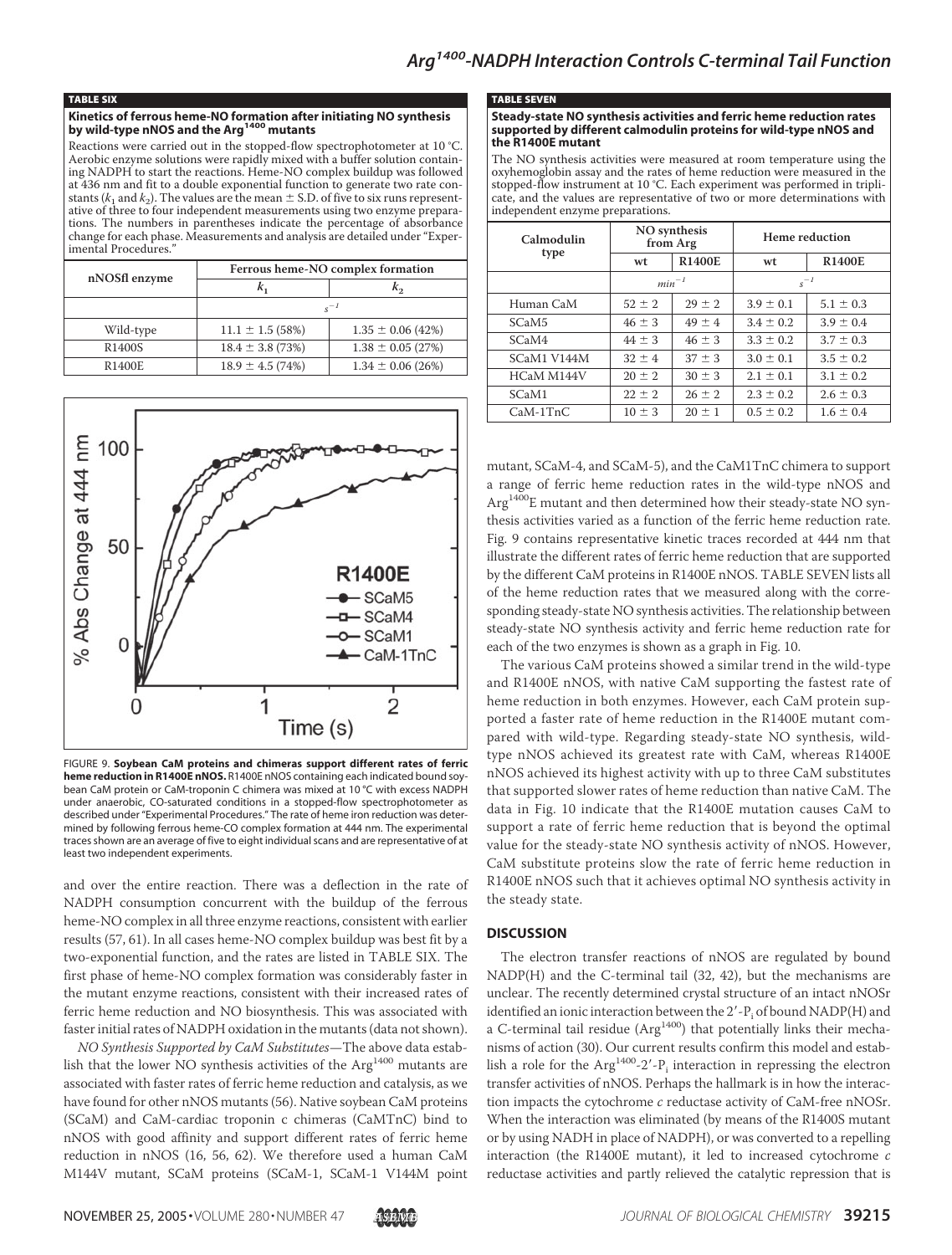

FIGURE 10. **Relationship between the steady-state NO synthesis activity and ferric heme reduction rate in R1400E and wild-type nNOS.** Points are the mean values S.D. for the NO synthesis activities and heme reduction rates listed in TABLE SEVEN. CaM  $(\blacksquare)$ , SCaM5( $\odot$ ), SCaM4 ( $\blacktriangle$ ), SCaM1 V144M ( $\Box$ ), CaM M144V ( $\blacklozenge$ ), SCaM-1 ( $\triangle$ ), and CaM-1TnC (●) are shown.

normally present in CaM-free nNOSr. $^3$  To understand how the Arg $^{1400}$ - $2^{\prime}$ -P<sub>i</sub> interaction helps to regulate nNOS, we examined its influence on several events that underlie electron transfer and catalysis, as discussed below.

*NADP(H) Interaction*—On the basis of work with related flavoproteins (63–66), NADP(H) binding within the FNR module of nNOS is thought to occur in a bipartite mode, with the nicotinamide ring engaging in an aromatic stacking interaction with the FAD isoalloxazine ring, and the 2',5'-ADP moiety making ionic and hydrogen bonding interactions with conserved residues in other areas of the FNR module (22, 30). Invariably, most of the binding energy is attributed to the 2',5'-ADP interaction in these enzymes (25). On the basis of our  $K<sub>m</sub>$  measurements,  ${\rm Arg}^{1400}$  may have relatively little impact on NADP(H) binding in nNOS. This makes sense, given that  $Arg<sup>1400</sup>$  is only one of four residues that interact with the 2'-P<sub>i</sub> of NADP(H) (Fig. 11A). The three other residues (Tyr $^{1322}$ , Arg $^{1314}$ , and Ser $^{1313}$  in nNOS) represent a triad whose identity and function in binding the 2'-P<sub>i</sub> group are conserved among the FNR family of flavoproteins (Fig. 11*B*). Mutagenesis studies have confirmed the importance of the triad residues in determining NADP(H) binding affinity and selectivity *versus* NADH in related fla-



FIGURE 11. **Residues that interact with the 2-P<sup>i</sup> of bound NADP(H) in nNOSr.** *a*, Arg<sup>1400</sup> is one of four residues that interact with the 2'-P<sub>i</sub> of bound NADP(H). *b*, structurebased alignment of the amino acid sequences of rat nNOS, eNOS, iNOS, and related flavoproteins FNR and cytochrome P450 reductase (*CYPOR*) in the NADPH binding region showing the position of the NADPH interactions. The nNOS residues Tyr<sup>1322</sup>,<br>Arg<sup>1314</sup>, and Ser<sup>1313</sup> (marked in *red*) represent a triad whose identity is conserved among<br>the FNR family of flavoproteins, whereas Ar

voproteins (64, 67). It is likely that the triad residues have similar function in nNOS, although this remains to be directly demonstrated.

Given the high mobility of the C-terminal tail (30, 42, 56) and the weak conservation of Arg<sup>1400</sup> among NOSs (it is Ser in iNOS), it seems plausible that NOS enzymes would not rely on  $Arg<sup>1400</sup>$  for their NADP(H) binding affinity and selectivity. But could modest changes in the NADP(H) interaction be sufficient to relieve the repression of cytochrome  $c$  reductase activity under CaM-free conditions in the  $\mathrm{Arg}^{1400}$ mutants? On the basis of their increased  $K_m$  values, the Arg<sup>1400</sup> mutants may have increased rates of NADP dissociation relative to wild-type nNOS. The rate of NADP dissociation has been suggested as a possible rate-limiting step for cytochrome *c* reduction (58). Unfortunately, our attempts to measure the  $K_d$  for NADP<sup>+</sup> using a spectral perturbation method (34) were thwarted by our observing relatively small absorbance changes upon NADP<sup>+</sup> binding to the Arg<sup>1400</sup> mutants (data not shown). The rate of NADP dissociation has only been measured for the oxidized wild-type nNOSr (34) and was found to be about 3 times faster than the steady-state rate of electron transfer to cytochrome *c* measured at the same temperature. This suggests that any increase in the rate of  $NADP<sup>+</sup>$  dissociation that might be caused by the Arg<sup>1400</sup> mutations may not impact the steady-state rate of cytochrome *c* reduction, because NADP<sup>+</sup> release from nNOSr is relatively fast. On the other

<sup>&</sup>lt;sup>3</sup> The increased cytochrome *c* reductase activities were not simply due to a mutational effect on apparent *Km*, because the concentration of cytochrome *c* in the assays far exceeds the enzyme apparent *K<sup>m</sup>* for cytochrome *c*.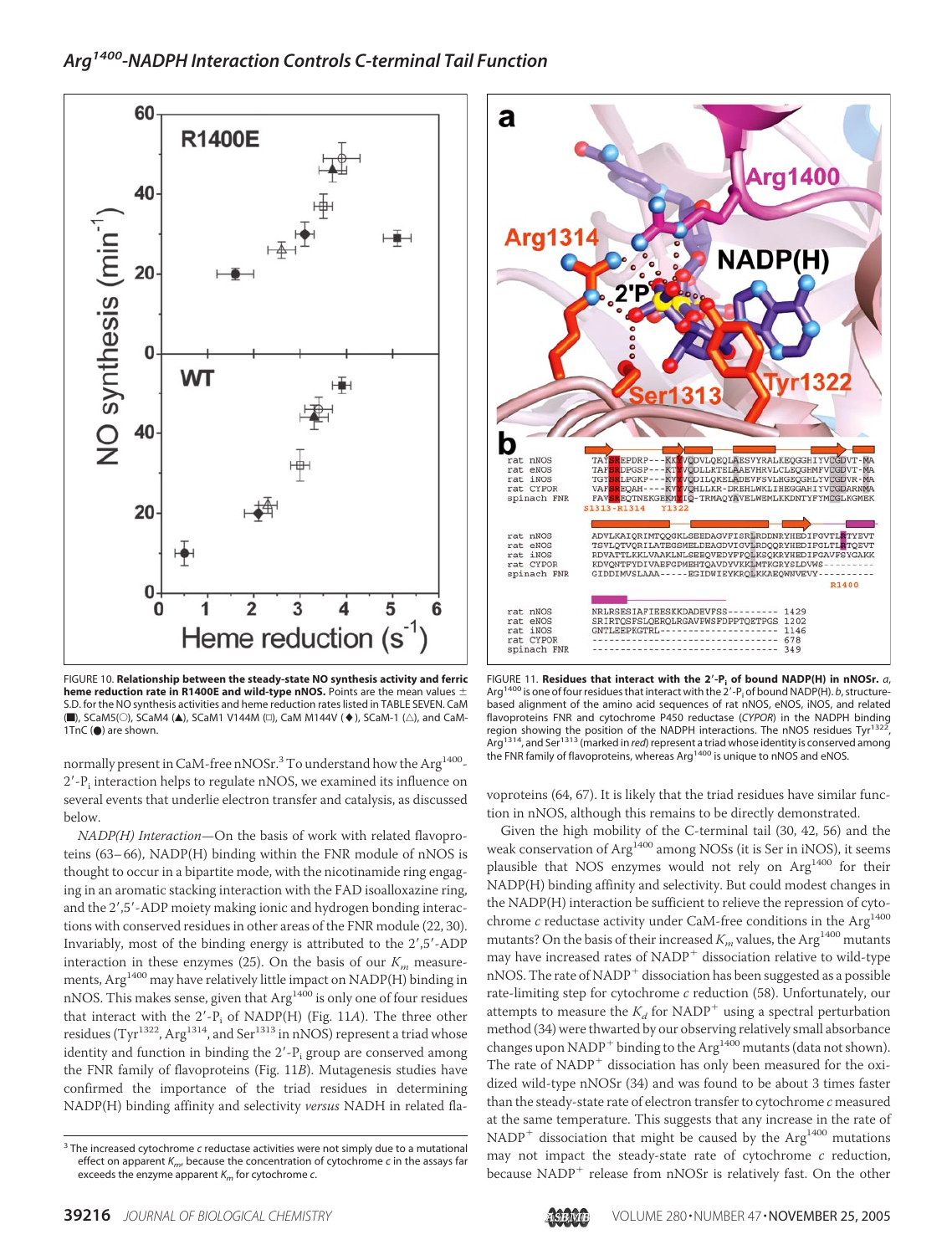hand,  $NADP<sup>+</sup>$  may dissociate more slowly from partially reduced forms of nNOSr. Clearly, questions regarding the NADP<sup>+</sup> release rate are fundamental to nNOSr catalysis and deserve further investigation. We suspect, however, that changes in NADP(H) interaction are probably not responsible for relieving the catalytic repression as seen in the CaMfree Arg<sup>1400</sup> mutant enzymes.

*Flavin Reduction Kinetics*—We observed increased rates of flavin reduction in our CaM-free Arg<sup>1400</sup> mutants relative to wild-type, implying that the  $Arg<sup>1400</sup> - NADP(H)$  interaction helps to repress flavin reduction kinetics in CaM-free nNOS. Interestingly, deletion of the C-terminal tail also increased the flavin reduction rate in CaM-free nNOS (42). The mechanism and physical basis for the rate enhancement is difficult to envision, and will require further study. Could the increased flavin reduction rates underlie the greater cytochrome *c* reductase activities of our CaM-free Arg<sup>1400</sup> mutants? Available data suggest that hydride transfer from NADPH to FAD is relatively fast in nNOS and does not limit electron transfer from nNOS to cytochrome *c* under any circumstance (17, 32, 34, 68, 69). In addition, although an increased flavin reduction rate in nNOS is often associated with increased cytochrome *c* reductase activities (28, 59, 70), this association is not absolute, because some nNOS mutants have increased cytochrome *c* reductase activity while maintaining a flavin reduction rate that is equivalent to that in CaM-free wild-type nNOS (34). Craig *et al.* (32) have also argued that inter-flavin electron transfer steps are not rate-limiting for cytochrome *c* reduction based on data obtained in nNOSr oxidation reactions with cytochrome *c*. However, other data suggest electron transfer between the FAD and FMN groups may limit cytochrome *c* reduction by nNOS (71). Thus, it remains possible that the faster rates of flavin reduction could contribute toward the greater cytochrome *c* reductase activities of the CaM-free Arg<sup>1400</sup> mutants.

*Conformational Equilibrium of nNOSr*—Craig *et al.* (32) first showed that bound NADP(H) was required to repress electron transfer to cytochrome *c* by CaM-free nNOSr, and proposed that it did so by locking nNOSr in a conformation that diminished or prevented the reaction of its FMN module with external electron acceptors. The nNOSr crystal structure (30) subsequently revealed that the C-terminal tail was positioned to regulate the conformational freedom of the FMN module (Fig. 1*B*), and implicated the Arg<sup>1400</sup>-NADP(H) interaction in stabilizing a "shielded" conformation for the FMN module (Fig. 1*C*). Our single turnover cytochrome  $c$  reduction data establish that the  $\mathrm{Arg}^{1400}$ -2'- $\mathrm{P_i}$  interaction is required to stabilize the FMN module in its shielded conformation when NADP(H) binds to CaM-free nNOSr. We found that adding NADPH to wild-type nNOSr diminished the reactivity of its FMN hydroquinone with cytochrome *c*, and this repression was relieved by CaM, consistent with previous reports (32, 34). In contrast, adding NADP(H) to CaM-free R1400S nNOSr had no net effect on the reactivity of its FMN hydroquinone toward cytochrome *c*, and when NADP(H) was added to CaM-free R1400E nNOSr, it greatly increased its FMN hydroquinone reactivity. This enabling effect of the Arg<sup>1400</sup>Glu mutation may arise from its allowing a charge repulsion between the side-chain carboxylate of the Glu1400 and the 2'-P<sub>i</sub> of bound NADP(H). Such charge repulsion is expected to develop whenever the C-terminal tail interacts with the NADP(H)-bound FNR module as depicted in the nNOSr crystal structure (Fig. 1*C*). Apparently, this repulsion prevents the C-terminal tail from holding down the FMN module, and thus shifts the conformational equilibrium of the FMN module toward the deshielded state (Fig. 1A). The relatively weaker effect of the Arg<sup>1400</sup>Ser mutation is consistent with its simply neutralizing the  $Arg<sup>1400</sup>$ -NADP(H) charge-pairing interaction, rather than creating a repulsive ionic interaction.

Although it is remarkable that the FMN module becomes deshielded when NADP(H) binds to CaM-free R1400E nNOSr, this response is not unique, because it also occurs when NADP(H) binds to the F1395S nNOSr mutant (34). Phe<sup>1395</sup> lies just before the start of the C-terminal tail, and its side-chain phenyl group is expected to undergo significant movement upon NADP(H) binding so that a nicotinamide-FAD stacking interaction can occur that is required for hydride transfer (22, 24, 27). Previous results suggest that the Phe<sup>1395</sup> side chain is important for regulating the conformational equilibrium of the FMN module in nNOSr, because Phe<sup>1395</sup> must be present to stabilize the FMN-shielded conformation and repress electron transfer when NADP(H) binds (33, 34, 65). Indeed, these data imply that Phe $^{1395}$  is required for the Arg $^{1400}$ -NADPH interaction to be effective. Perhaps in the absence of the phenyl side chain (*i.e.* in F1395S nNOSr) the C-terminal tail is perturbed to the point where its Arg<sup>1400</sup> residue can no longer interact with an NADP(H) molecule that is bound in the FNR module. However, this simple noninteraction cannot explain why NADP(H) binding causes greater FMN deshielding in F1395S nNOSr relative to the NADPH-free enzyme (34). In any case, we now know that the conformational equilibrium of the FMN module is regulated by at least two residues of nNOSr (Phe<sup>1395</sup> and Arg<sup>1400</sup>) and may involve both the nicotinamide and  $2'$ - $P_i$  moieties of bound NADP(H). Beyond this, the nNOSr crystal structure (30) has identified a number of amino acids that create salt bridge, hydrophobic, and H-bond interactions between the FMN and FNR modules. These interactions probably help to establish a set point for the conformational equilibrium of the FMN module, and their influence on the equilibrium may or may not be sensitive to NADP(H) binding. These possibilities can now be investigated.

Can decreased shielding of the FMN module explain why the Arg<sup>1400</sup> mutants have greater cytochrome *c* reductase activities than wild-type nNOSr in the CaM-free state? The evidence suggests that it can. For example, there is a strong inverse correlation between the degree of FMN shielding and the steady-state cytochrome *c* reductase activities of wild-type nNOSr, full-length nNOS (55), the R1400S and R1400E nNOSr mutants, and the F1395S nNOSr mutant (34), both in the presence or absence of CaM. In contrast, other potentially rate-limiting processes, like the rates of flavin reduction or NADP dissociation, are either too fast relative to the enzyme activity or do not always change in correlation with the cytochrome *c* reductase activity under various conditions. Thus, our current data support a model where electron transfer to cytochrome *c* is primarily regulated by conformational gating of the FMN module of nNOS (32, 34), particularly in the CaM-free state. Although this model generally holds for the CaM-bound state as well, it is important to note that we did not observe a further increase in the cytochrome *c* reductase activity for R1400E nNOSr beyond the activity of CaM-bound wild-type nNOSr, despite evidence indicating that the FMN module in the R1400E mutant is less shielded than in CaM-bound wild-type (see Fig. 5). This discrepancy could indicate that another step in steady-state cytochrome *c* reduction becomes rate-limiting under this circumstance, such that a greater degree of FMN deshielding cannot increase the steady-state catalytic activity beyond what is already achieved by CaM binding. Further work can address this possibility.

*NADP(H) Interactions That Regulate Flavoprotein Function*—The ability of NADP(H) to repress electron transfer through a specific interaction of its  $2'-P_i$  group is unusual, and may be restricted to NOS enzymes in their CaM-free state. Bound NADP(H) has additional effects on NOS and on related flavoproteins. For example, bound NADP increases the effective midpoint potential of the FAD hydroquinone/semiquinone couple in nNOS (29) and in FNR enzymes (63). NADP(H) and 2',5'-ADP have also been shown to decrease the affinity

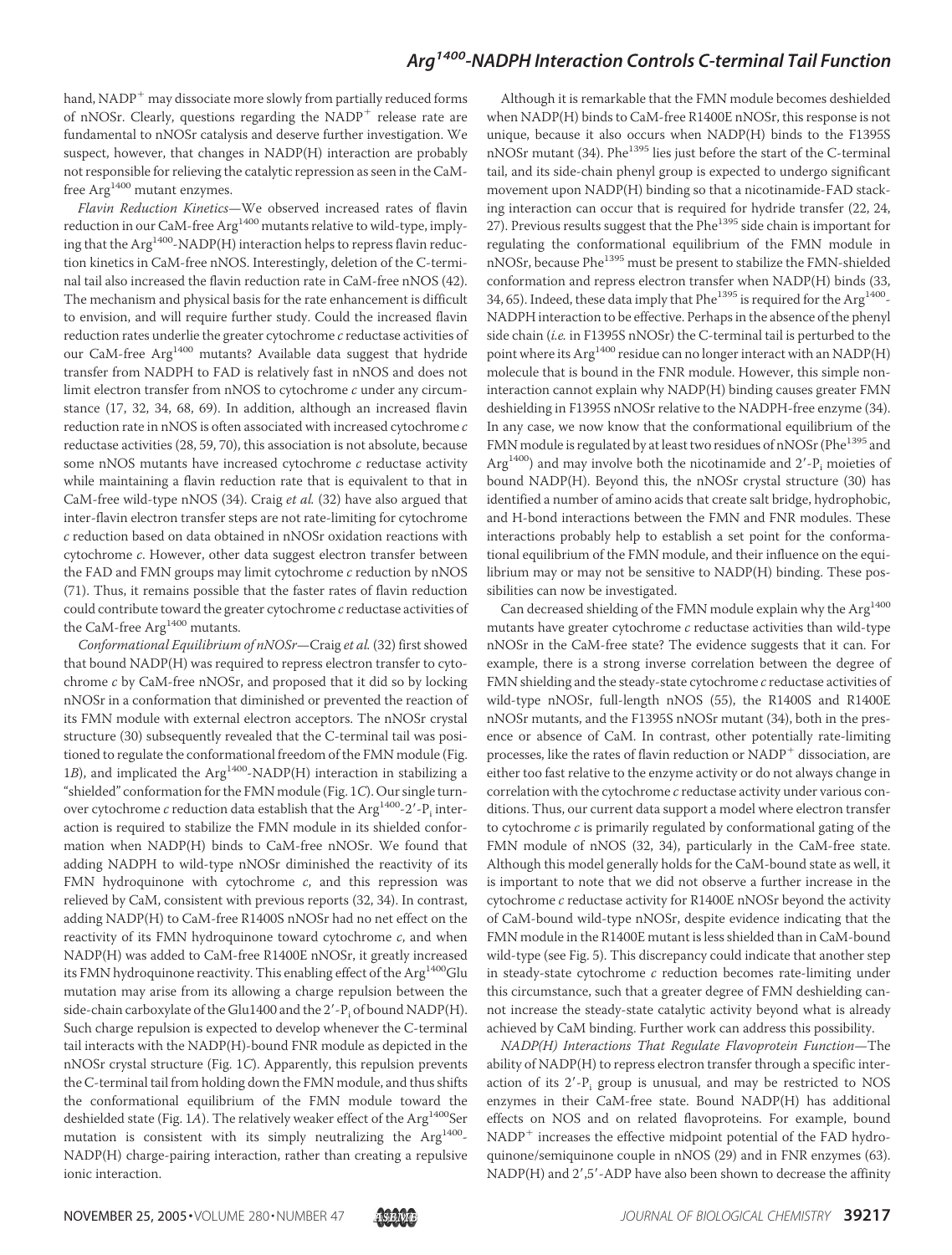of FNR enzymes toward their ferredoxin or flavodoxin electron transfer partners (72, 73). It is unclear whether this involves interactions of the 2'-P<sub>i</sub> group with the FNR enzymes. In nNOSr, the analogous effect would have NADP(H) altering the stability of the transient complex that forms between its FNR and FMN modules (as depicted in the nNOSr crystal structure (Fig. 1*B*)). As noted here and elsewhere (30, 34), this complex likely represents the shielded conformation of the FMN module. We cannot study the strength of this interaction by traditional  $K_d$ determination, because the FNR and FMN modules of nNOSr reside on the same polypeptide. But on the basis of our FMN shielding data we can surmise how bound NADP(H) impacts the stability of the complex formed by the FNR and FMN modules. In wild-type nNOSr, the  $\rm{Arg}^{\rm 1400}$ -2'- $\rm{P}_i$  interaction enables NADP(H) to stabilize the complex, exactly the opposite of what is observed for the FNR enzymes. Interestingly, in our mutant that lacks the Arg<sup>1400</sup>-2'-P<sub>i</sub> interaction (R1400S nNOSr), NADP(H) no longer stabilizes the shielded complex, but it also does not destabilize the complex, again in contrast to the FNR enzymes. This implies that nNOS has diverged from FNR enzymes in its response to NADP(H) binding. In the case of the R1400E mutant, NADP(H) does destabilize the module complex between FNR and FMN. As noted previously, this could be due to the mutation introducing a charge-repelling interaction between the  $2'$ - $P_i$  group and the C-terminal tail. Indeed, the C-terminal tail is a complicating factor in the analysis, and it would be valuable to perform similar studies with nNOSr mutants that lack the C-terminal tail. At this point, our data suggest that NADP(H) binding impacts nNOSr in a ways that may be unique among the FNR family of flavoproteins.

*Ferric Heme Reduction and NO Synthesis in the CaM-free nNOS*— Working with full-length nNOS proteins allowed us to examine how the Arg<sup>1400</sup> mutations impact FMN electron transfer to the ferric heme. In the CaM-free enzymes there was no correlation between the degree of FMN shielding and the capacity to reduce the ferric heme. Both Arg<sup>1400</sup> mutants had no detectable NO synthesis in the CaM-free state, and thus no ferric heme reduction, despite their containing relatively deshielded FMN modules. This was particularly remarkable for the CaM-free R1400E mutant, because its FMN module appears to be deshielded to an equal or greater extent than in CaM-bound nNOS. We can conclude that shifting the conformational equilibrium of the FMN module toward a more deshielded state is not sufficient to enable ferric heme reduction in CaM-free nNOS. Apparently, additional structural changes brought on by CaM must allow an interaction of the FMN module and the oxygenase domain that is productive for electron transfer. Indeed, ferric heme reduction in NOS may not even require the equilibrium to shift toward a less shielded FMN module, given how slow the rates of ferric heme reduction are in the NOS enzymes (61, 74, 75). The properties of the  $Arg<sup>1400</sup>$  nNOS mutants are reminiscent of results obtained using  $Ca^{2+}$ -binding mutants of CaM (52, 76), plant CaM proteins (56), and CaM-TnC chimeras (31, 62), which indicate that certain domains of CaM can increase the cytochrome *c* reductase activity of NOS while supporting little or no NO synthesis. It would be interesting to determine if this behavior correlates with shifts in the conformational equilibrium of the FMN module as we observed in the present study. It is also important to note that other mutations do enable ferric heme reduction in CaM-free nNOS. For example, there is detectable heme reduction (and NO synthesis) in CaM-free F1395S nNOS (33) and in nNOS mutants that lack the C-terminal tail (42), but not in S1412D nNOS (56). The physical basis for these differences awaits further investigation.

The CaM-free Arg<sup>1400</sup> nNOS mutants have higher NADPH oxidase activities than wild-type nNOS, consistent with the mutants having faster rates of flavin auto-oxidation. This phenomenon was originally reported for an nNOS whose C-terminal tail was deleted (42). Our results confirm the importance of the C-terminal tail in protecting against flavin auto-oxidation and suggest that it does so by virtue of the  $Arg<sup>1400</sup> - NADP(H)$  interaction. A requirement for bound NADP(H) is an interesting possibility that should be explored. Increased flavin autooxidation in the Arg<sup>1400</sup> mutants cannot solely be due to decreased shielding of the FMN module, because flavin auto-oxidation in nNOSr does not increase when CaM binds (34, 42), despite CaM causing a similar extent of FMN deshielding. Perhaps the  $Arg<sup>1400</sup>$  mutants have greater solvent exposure of their FAD hydroquinone and semiquinone species due to a malfunctioning C-terminal tail.

*Ferric Heme Reduction and NO Synthesis in the CaM-bound nNOS*— Both Arg<sup>1400</sup> mutants had increased rates of ferric heme reduction relative to wild-type nNOS in the CaM-bound state. The  $Arg<sup>1400</sup>$  mutants also had faster rates of ferric heme reduction during catalysis, as judged by their having faster buildup of the ferrous heme-NO complex in the initial phase of their NO biosynthesis reactions (see Fig. 8). Because ferric heme reduction is rate-limiting for NO biosynthesis, a more rapid ferrous heme-NO complex formation is consistent with faster ferric heme reduction than in wild-type (37, 56). The  $\mathrm{Arg}^{1400}$  mutants also displayed a characteristic of faster heme reduction in nNOS, namely, a diminished steady-state NO synthesis activity that can be brought back up to wild-type level when their rate of ferric heme reduction is incrementally decreased through the use of CaM substitute proteins. As previously discussed in detail (56, 75), this phenomenon is explained by a global catalytic model that has nNOS enzyme molecules partitioning between NO-releasing (productive) and NO-consuming (futile) cycles after the formation of a ferric heme-NO product complex. Because the ferric heme reduction rate in wild-type nNOS is near-optimal with regard to its enzyme partitioning, any increase in heme reduction rate through mutation (as in the  $Arg^{1400}$  mutants) creates a circumstance where a greater fraction of the ferric heme-NO product complex is reduced by the flavoprotein domain and enters the futile cycle. This causes diminished NO release detected during steady-state catalysis, despite each enzyme molecule actually synthesizing NO at a faster rate. Our current results with the  $Arg<sup>1400</sup>$ mutants provide further support that nNOS is poised near its optimum rate of ferric heme reduction, and demonstrate the utility of the global model for interpreting mutant catalytic phenotypes.

We previously observed enhanced ferric heme reduction in another C-terminal tail mutant of nNOS. Specifically, the S1412D mutant, which mimics a naturally occurring phosphorylated form of nNOS in the C-terminal tail, has a rate of ferric heme reduction that is about 1.5 times that in wild-type nNOS (56). The crystal structure suggests that creating a negative charge at position Ser<sup>1412</sup> should destabilize the C-terminal tail interaction with the FMN module of nNOSr (30), causing the mutant to have a less-shielded FMN module, just as we observed in the  $\text{Arg}^{1400}$  mutants. Thus, a common mechanism may explain why two separate mutations of the C-terminal tail have the same positive effect on heme reduction kinetics in CaM-bound nNOS. It will be interesting to determine if they each represent a maximal effect or if greater rate enhancements related to the C-terminal tail are still possible. But a more fundamental question is why do these mutations affect the rate of ferric heme reduction in the CaM-bound nNOS? After all, CaM binding itself prevents shielding the FMN module by the C-terminal tail and eliminates its repression of FMN electron transfer reactions. As noted previously (34), it is possible that the C-terminal tail makes unseen interactions with other structural or regulatory elements in the CaMbound nNOS that can influence electron transfer from its FMN module to the oxygenase domain heme. But these interactions must not be essential, because NO synthesis and heme reduction still occur when CaM binds to NOS mutants that lack their C-terminal tail (41, 42, 45). In any case, enhanced heme reduction rates caused by C-terminal tail